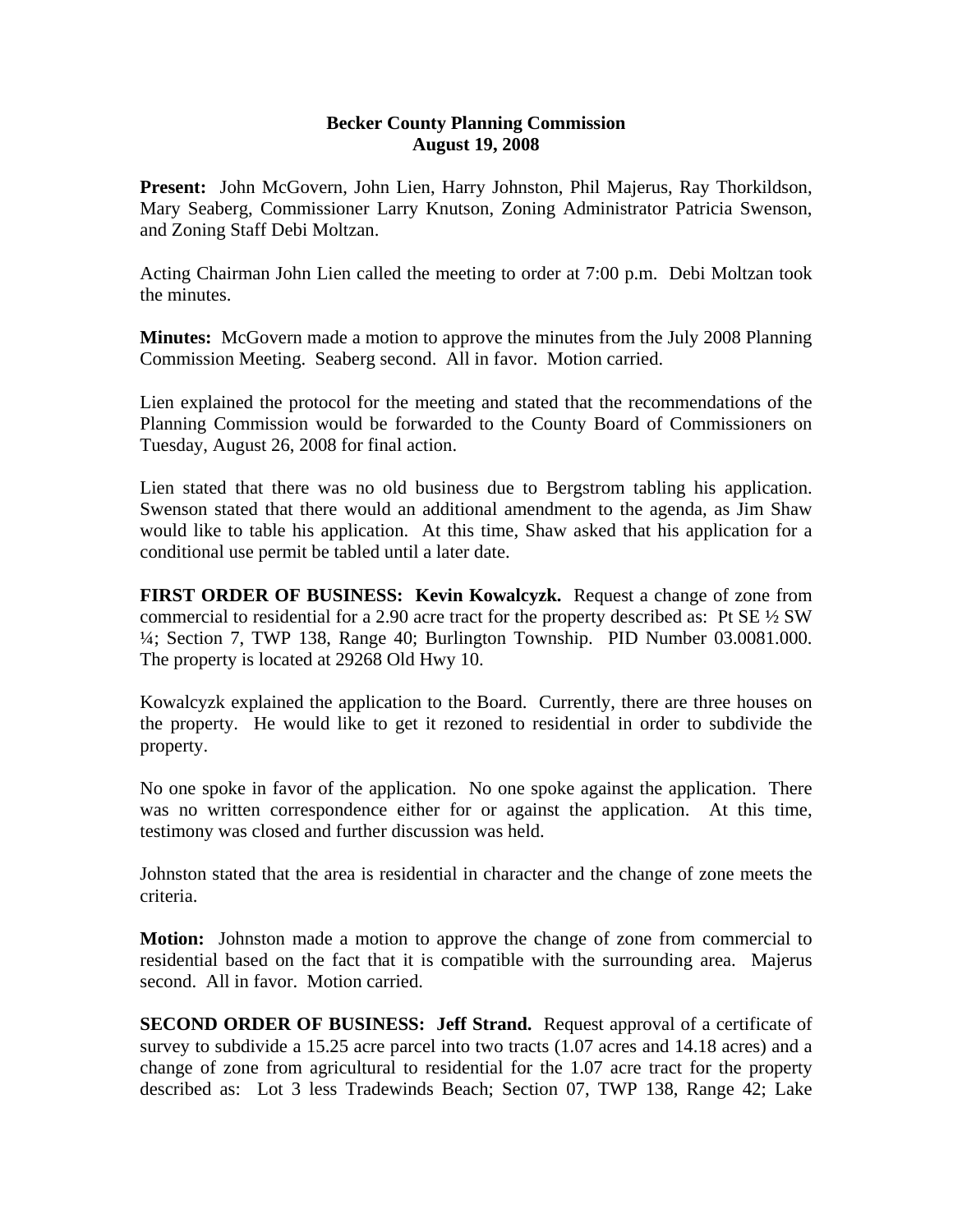Eunice Township. PID Number 17.0072.000. The property is located near 14887 Tradewinds Road.

Scott Walz, surveyor, explained the application to the Board. Strand is the proposed buyer of the property and would like to split off one tract of land, which the buildable area of the 1.07-acre tract is separated from the rest by a wetland. Walz stated the lot meets the criteria of the Zoning Ordinance and has adequate buildable area. McGovern questioned if Walz has talked to the Township regarding the subdivision. Walz stated that he has not.

Speaking in favor of the application was Joel Peterson and Jamie Anderson. No one spoke against the application. There was no written correspondence either for or against the application. At this time, testimony was closed and further discussion was held.

Johnston questioned if there was further subdivision planned for the 14.18-acre tract. Peterson stated that there was none at this time. Lien stated that the application is straightforward and meets the criteria of the Zoning Ordinance.

**Motion:** Johnston made a motion to approve the certificate of survey to subdivide a 15.25-acre tract into a 1.07-acre tract and 14.18-acre tract and change the zone from agricultural to residential for the 1.07-acre tract based on the fact that the application does meet the criteria of the Zoning Ordinance. Seaberg second. All in favor. Motion carried.

**THIRD ORDER OF BUSINESS: Don Bullock.** Request a change of zone from agricultural to residential and approval of a certificate of survey for one parcel to be divided into two tracts of land (8.42 acres and 3.91 acres) for the property described as: South 900 feet of the West  $\frac{1}{2}$  of the West  $\frac{1}{2}$  of the Northeast  $\frac{1}{4}$  of the Southwest  $\frac{1}{4}$  & South 900 feet of Lot 3 less Plat & Ex 1.0 Acre; North 660 feet of Southeast <sup>1</sup>/4 of the Southwest ¼ West of the Road; Section 26; TWP 138, Range 42; Lake Eunice Township. PID Number 17.0297.001. The property is located on SE Lake Eunice Road.

Scott Walz, surveyor explained the application to the Board. Bullock's are selling the lake cabin and would be attaching Tract C2 to the lake cabin. Tracts A and B would be attached to the adjoining lake lots and the title work would have to be done to vacate the platted road corridor and re-describe the road corridor as physically located. This would clear up issued from a promise years ago. Tract C1 would stand alone as its one separate lot.

Rosemary Bullock questioned if she could still place a drilled well on this property if needed in the future. Swenson stated that question was a technical question and not for this Board. Walz stated that it could be made a condition of the sale. There was no written correspondence either for or against the application. At this time testimony was closed and further discussion held.

Lien stated that the application was a straightforward request and met the criteria of the Zoning Ordinance.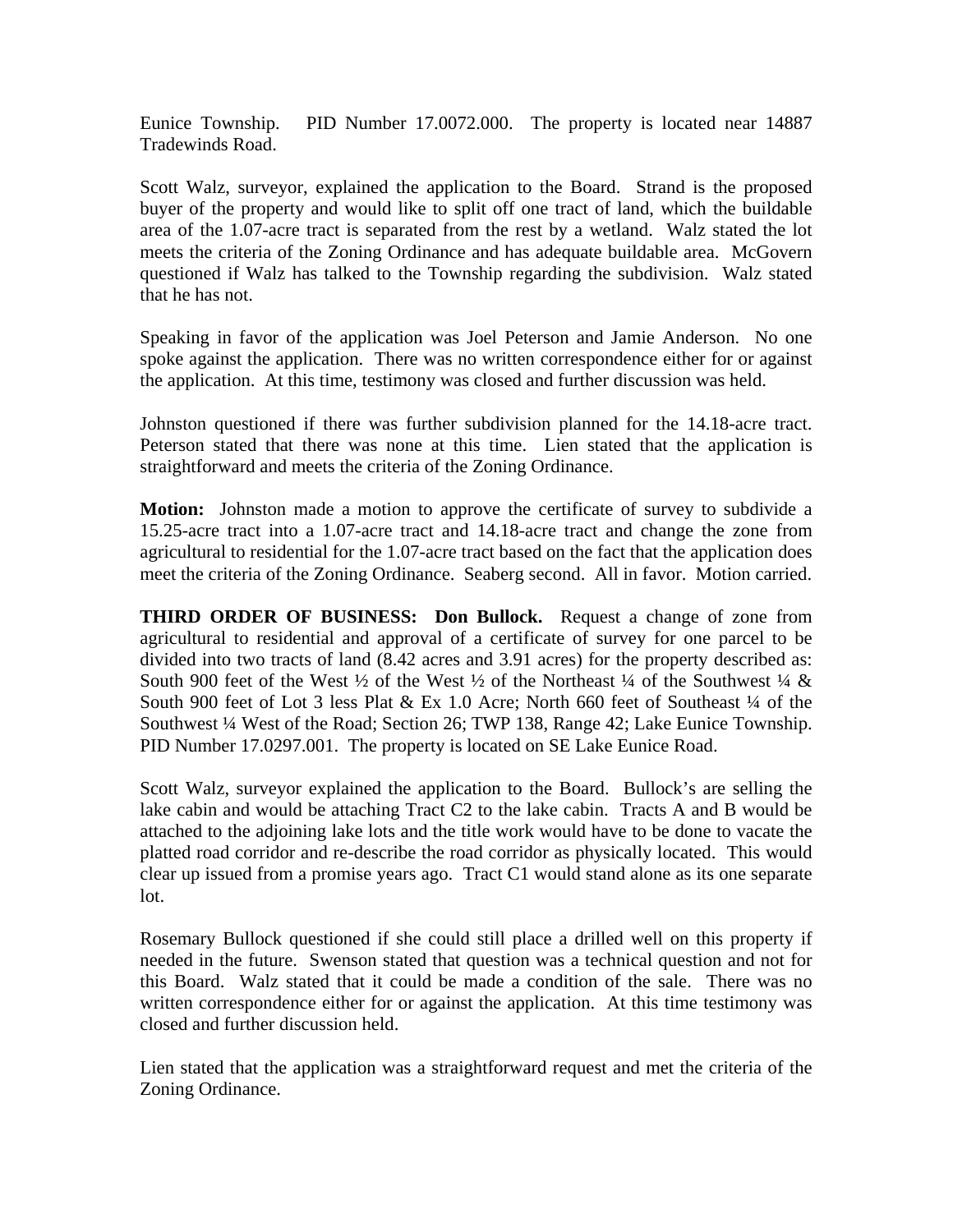**Motion:** Knutson made a motion to approve the change of zone from agricultural to residential and approval of a certificate of survey for one parcel to be divided into two tracts of land (8.42 acres and 3.91 acres) based on the fact that the application meets the criteria of the Zoning Ordinance. Thorkildson second. All in favor. Motion carried.

**FOURTH ORDER OF BUSINESS: Don Bullock.** Request a conditional use permit to construct two buildings to be utilized as storage condos. One building will house nine units and one building would house six units on the property described as South 900 feet of the West  $\frac{1}{2}$  of the West  $\frac{1}{2}$  of the Northeast  $\frac{1}{4}$  of the Southwest  $\frac{1}{4}$  & South 900 feet of Lot 3 less Plat & Ex 1.04 Ac; North 660 feet of the Southeast ¼ of the Southwest ¼ West of the Road; Section 26; TWP 138, Range 42; Lake Eunice Township. PID Number 17.0297.001. The property is located at the intersection of SE Lake Eunice Road and St Mary's of the Lakes Road.

Scott Walz, surveyor, explained the application to the Board. The existing building would be removed and two new buildings would be constructed to house 15 storage condos. The driveway accessing St Mary's of the Lakes Road would be eliminated.

No one spoke in favor of the application. No one spoke against the application. There was no written correspondence either for or against the application. At this time, testimony was closed and further discussion was held.

Thorkildson questioned if more units could be added at a later date. Swenson stated that would be up to the Planning Commission and how the motion was worded. Swenson stated that the Board could limit the number of buildings, limit the number of units or restrict to the plan submitted. Seaberg questioned what types of wetlands were on the property. Walz stated that the area has been identified as a wetland but does not have standing water on the property; however, a creek does run through the property. Walz stated that Soil and Water Conservation District flagged the edge of the wetlands so they knew how much buildable area there was to work with. Johnston stated that storage condos are becoming very popular for lake people.

**Motion:** Johnston made a motion to approve a conditional use permit to construct storage condos as presented on the plan submitted with the application based on the fact that it does meet the criteria of the Zoning Ordinance and is compatible with the surrounding area. Majerus second. All in favor. Motion carried.

**FIFTH ORDER OF BUSINESS: Sharon Leitheiser.** Request an after the fact conditional use permit to have one to two horses on a 2.53 acre tract, which is zoned agricultural but located within a residential subdivision for the property described as: Lot 6 Block 2 Abbey Lake Estates; Section 23, TWP 138, Range 41; Lake View Township. PID Number 19.0735.000. The property is located at  $12757 270<sup>th</sup>$  Ave.